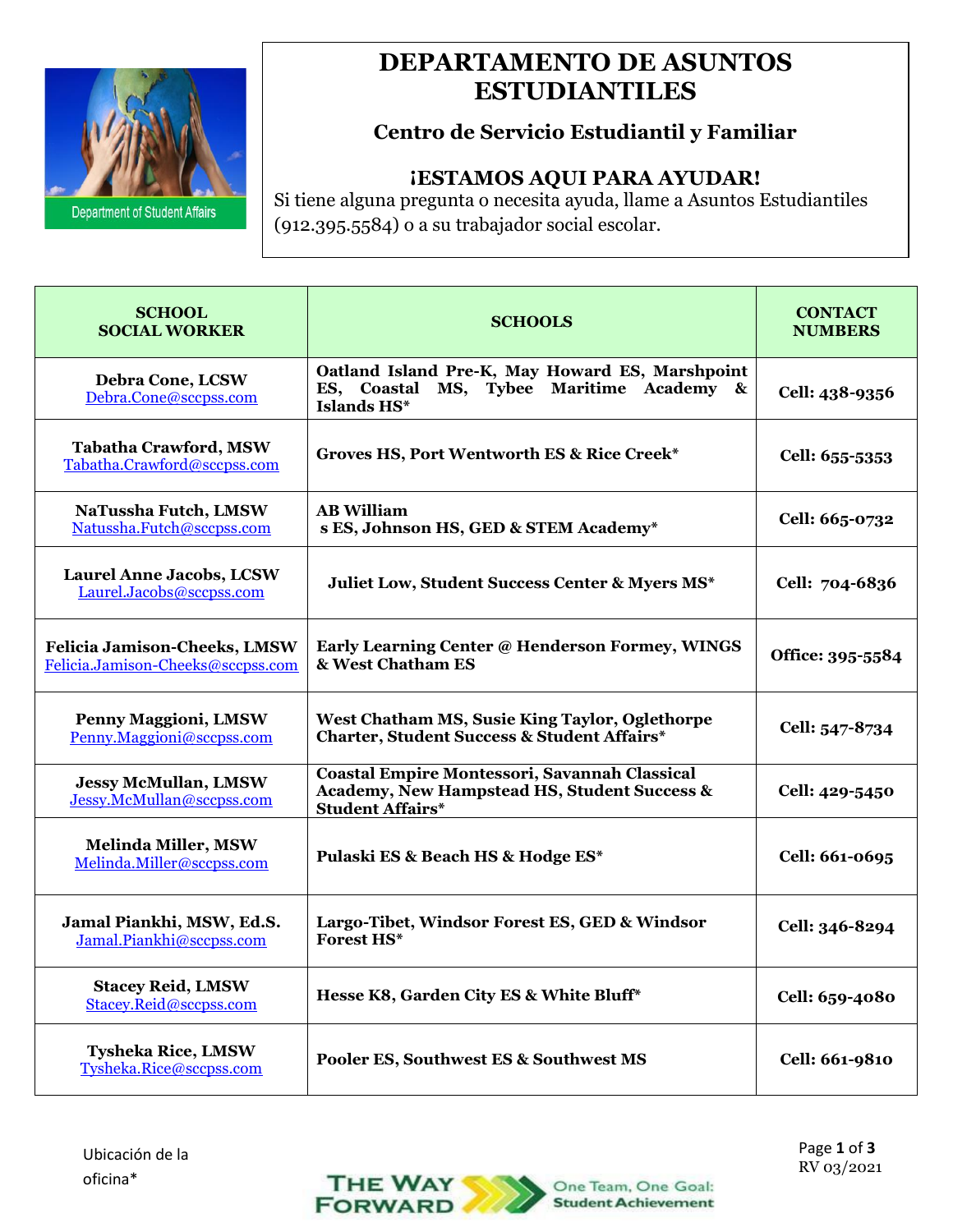

## **ESTUDIANTILES DEPARTAMENTO DE ASUNTOS**

## **Centro de Servicio Estudiantil y Familiar**

#### **¡ESTAMOS AQUI PARA AYUDAR!**

Si tiene alguna pregunta o necesita ayuda, llame a Asuntos Estudiantiles (912.395.5584) o a su trabajador social escolar.

| <b>SCHOOL</b><br><b>SOCIAL WORKER</b>                     | <b>SCHOOLS</b>                                                        | <b>CONTACT</b><br><b>NUMBERS</b> |
|-----------------------------------------------------------|-----------------------------------------------------------------------|----------------------------------|
| <b>Chequeta Riles, LMSW</b><br>Chequeta.Riles@sccpss.com  | The Front Porch & Student Affairs*                                    | Cell: 663-2020                   |
| <b>Heather Rudolph, MSW</b><br>Heather.Rudolph@sccpss.com | Brock*                                                                | Cell: 547-6042                   |
| Raessha Stanley, LMSW<br>Raessha.Stanley@sccpss.com       | Mercer MS, Hubert & Garrison K8*                                      | Cell: 244-0421                   |
| <b>Tara Tolbert, LCSW</b><br>Tara.Tolbert@sccpss.com      | Student Affairs, DeRenne MS & Isle of Hope K8*                        | Cell: 665-0187                   |
| <b>Julie Vaughn, LMSW</b><br>Julie.Vaughn@sccpss.com      | Early College, Shuman & Savannah HS*                                  | Cell: 328-9318                   |
| <b>Leslie Walker, MSW</b><br>Leslie.Walker@sccpss.com     | Haven, Woodville-Tompkins, LIPT & Gould ES*                           | Cell: 656-5718                   |
| Marsha Williams, LMSW<br>Marsha.Williams@sccpss.com       | Godley Station K8, Georgetown & Bloomingdale*                         | Cell: 239-7547                   |
| <b>Francina Wright, MSW</b><br>Francina.Wright@sccpss.com | Ellis Montessori, Heard ES, J.G. Smith ES &<br>Savannah Arts*         | Cell: 658-6039                   |
| Kathenia Wright, LMSW<br>Kathenia.Wright@sccpss.com       | Jenkins HS, Gadsden ES, Student Success Center &<br><b>Butler ES*</b> | Cell: 658-0640                   |